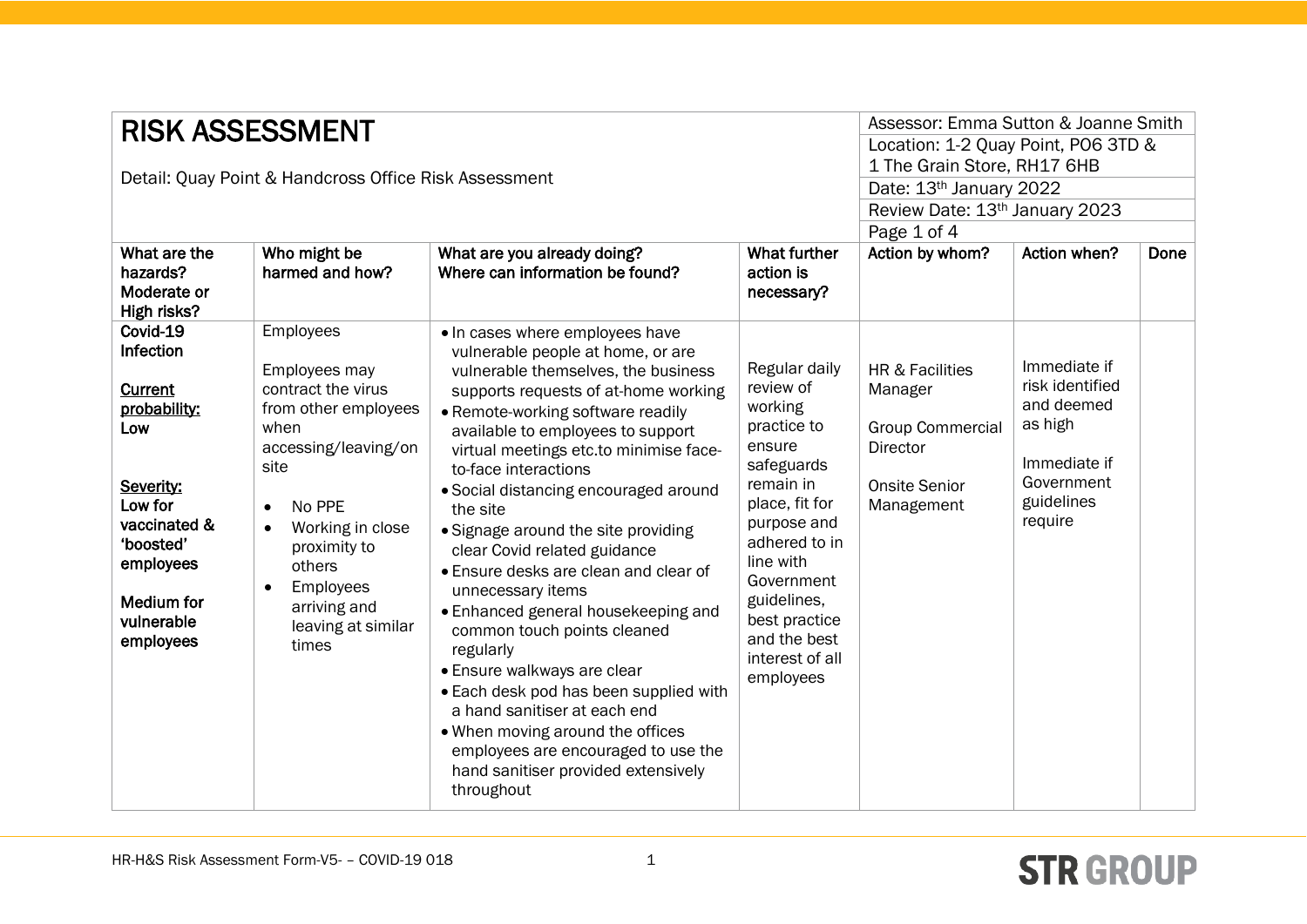| • Ensure cleaning etiquette is<br>encouraged and followed e.g.<br>handwashing advice displayed around<br>site<br>• Employees advised not to attend the<br>workplace if displaying any COVID-19                                                                                                                                                                                                                                                                                                                                                                                                                                                                  |  |  |
|-----------------------------------------------------------------------------------------------------------------------------------------------------------------------------------------------------------------------------------------------------------------------------------------------------------------------------------------------------------------------------------------------------------------------------------------------------------------------------------------------------------------------------------------------------------------------------------------------------------------------------------------------------------------|--|--|
| related symptoms. If displaying<br>symptoms, employees are asked to<br>carry out a lateral flow test for every<br>day they have symptoms and only<br>attend work if the test result is<br>negative. If lateral flow test is positive,<br>employees must follow government<br>guidelines and complete PCR test and<br>not return to work until the end of                                                                                                                                                                                                                                                                                                        |  |  |
| their isolation period.<br>• Employees are asked to work from<br>home if someone in the household<br>has tested positive for COVID-19 via a<br>Lateral Flow Test, or a PCR test.<br>Employees are asked to remain<br>working from home for the duration of<br>the isolation period. Once this<br>isolation period is over, employees are<br>asked that prior to returning to the<br>office they carry out a lateral flow test.<br>If the result is negative and the<br>employee has no symptoms, then they<br>are safe to return to the office<br>• COVID-19 information is available to<br>all employees on E-Boost<br>• All employees are actively encouraged |  |  |
| to follow COVID-19 guidance at all<br>times                                                                                                                                                                                                                                                                                                                                                                                                                                                                                                                                                                                                                     |  |  |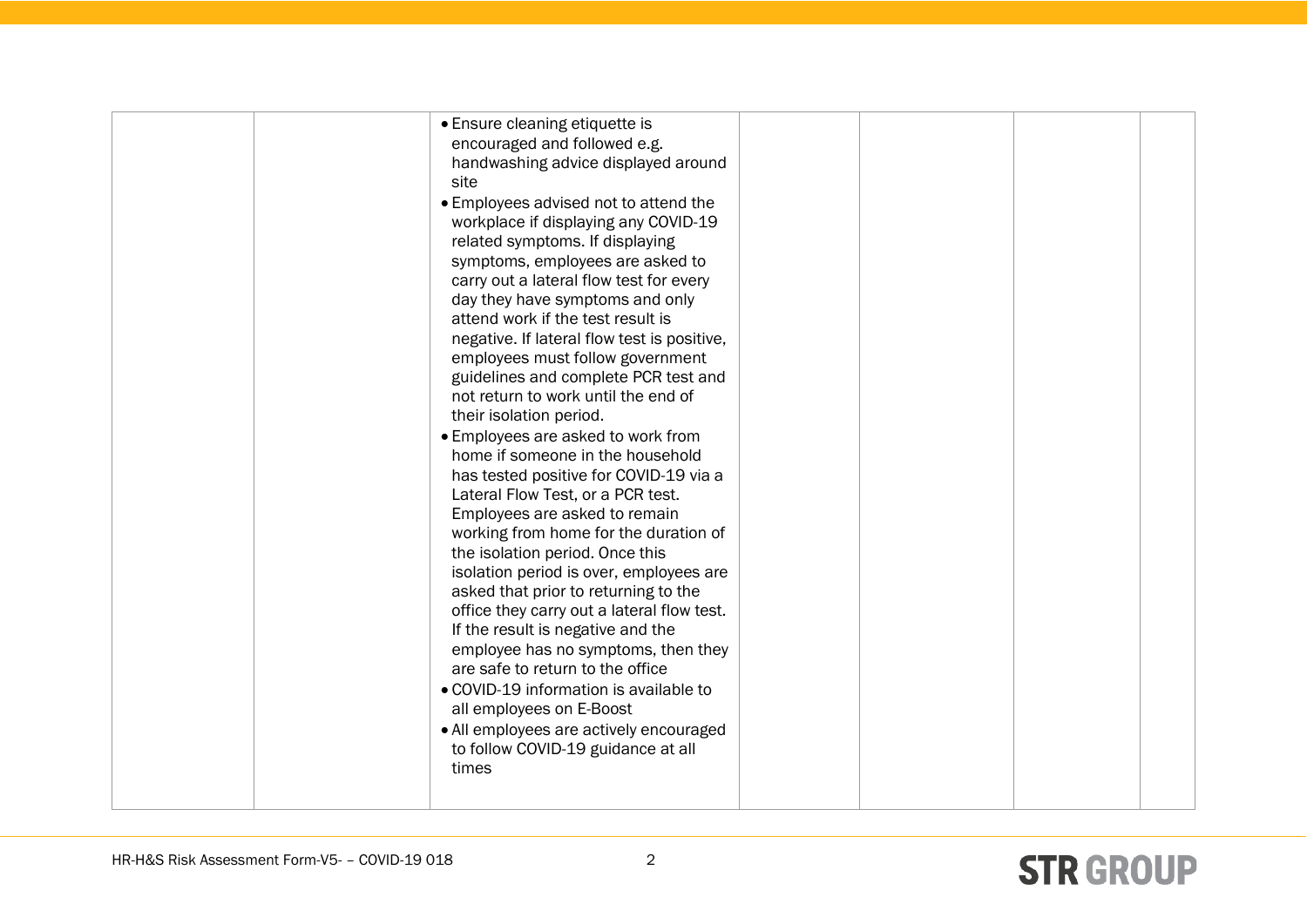| Current<br>probability:<br>Low<br>Severity:<br>Low for<br>vaccinated &<br>'boosted'<br>employees<br>Medium for<br>vulnerable<br>employees | <b>Visitors</b><br>Visitors may contract<br>the virus from other<br>employees when<br>accessing/leaving/on<br>site<br>No PPE<br>$\bullet$<br>Potentially<br>$\bullet$<br>coming in to<br>contact with<br>employees in the<br>duration of visit<br>to site | • Where possible, we discourage visitors<br>to the offices at the present time<br>• Ensure hand sanitiser available before<br>and on entry to the office<br>• Social distancing encouraged around<br>the site<br>• Signage around the site providing<br>clear Covid related guidance<br>• Ensure desks are clean and clear of<br>unnecessary items<br>• Enhanced general housekeeping and<br>common touch points cleaned<br>regularly<br>• Ensure walkways are clear<br>• Ensure hand sanitiser is available<br>throughout site including on entry<br>• Ensure cleaning etiquette is<br>encouraged and followed e.g.<br>handwashing advice displayed around<br>site<br>• Employees advised not to attend the<br>workplace if displaying any COVID-19<br>related symptoms. If displaying<br>symptoms, employees are asked to<br>carry out a lateral flow test for every<br>day they have symptoms and only<br>attend work if the test result is<br>negative. If lateral flow test is positive,<br>employees must follow government<br>guidelines and complete PCR test and<br>not return to work until the end of<br>their isolation period. | Regular daily<br>review of<br>working<br>practice to<br>ensure<br>safeguards<br>remain in<br>place, fit for<br>purpose and<br>adhered to in<br>line with<br>Government<br>guidelines,<br>best practice<br>and the best<br>interest of all<br>employees | HR & Facilities<br>Manager<br><b>Group Commercial</b><br><b>Director</b><br><b>Onsite Senior</b><br>Management | Immediate if<br>risk identified<br>and deemed<br>as high<br>Immediate if<br>Government<br>guidelines<br>require |  |
|-------------------------------------------------------------------------------------------------------------------------------------------|-----------------------------------------------------------------------------------------------------------------------------------------------------------------------------------------------------------------------------------------------------------|---------------------------------------------------------------------------------------------------------------------------------------------------------------------------------------------------------------------------------------------------------------------------------------------------------------------------------------------------------------------------------------------------------------------------------------------------------------------------------------------------------------------------------------------------------------------------------------------------------------------------------------------------------------------------------------------------------------------------------------------------------------------------------------------------------------------------------------------------------------------------------------------------------------------------------------------------------------------------------------------------------------------------------------------------------------------------------------------------------------------------------------------|--------------------------------------------------------------------------------------------------------------------------------------------------------------------------------------------------------------------------------------------------------|----------------------------------------------------------------------------------------------------------------|-----------------------------------------------------------------------------------------------------------------|--|
|-------------------------------------------------------------------------------------------------------------------------------------------|-----------------------------------------------------------------------------------------------------------------------------------------------------------------------------------------------------------------------------------------------------------|---------------------------------------------------------------------------------------------------------------------------------------------------------------------------------------------------------------------------------------------------------------------------------------------------------------------------------------------------------------------------------------------------------------------------------------------------------------------------------------------------------------------------------------------------------------------------------------------------------------------------------------------------------------------------------------------------------------------------------------------------------------------------------------------------------------------------------------------------------------------------------------------------------------------------------------------------------------------------------------------------------------------------------------------------------------------------------------------------------------------------------------------|--------------------------------------------------------------------------------------------------------------------------------------------------------------------------------------------------------------------------------------------------------|----------------------------------------------------------------------------------------------------------------|-----------------------------------------------------------------------------------------------------------------|--|